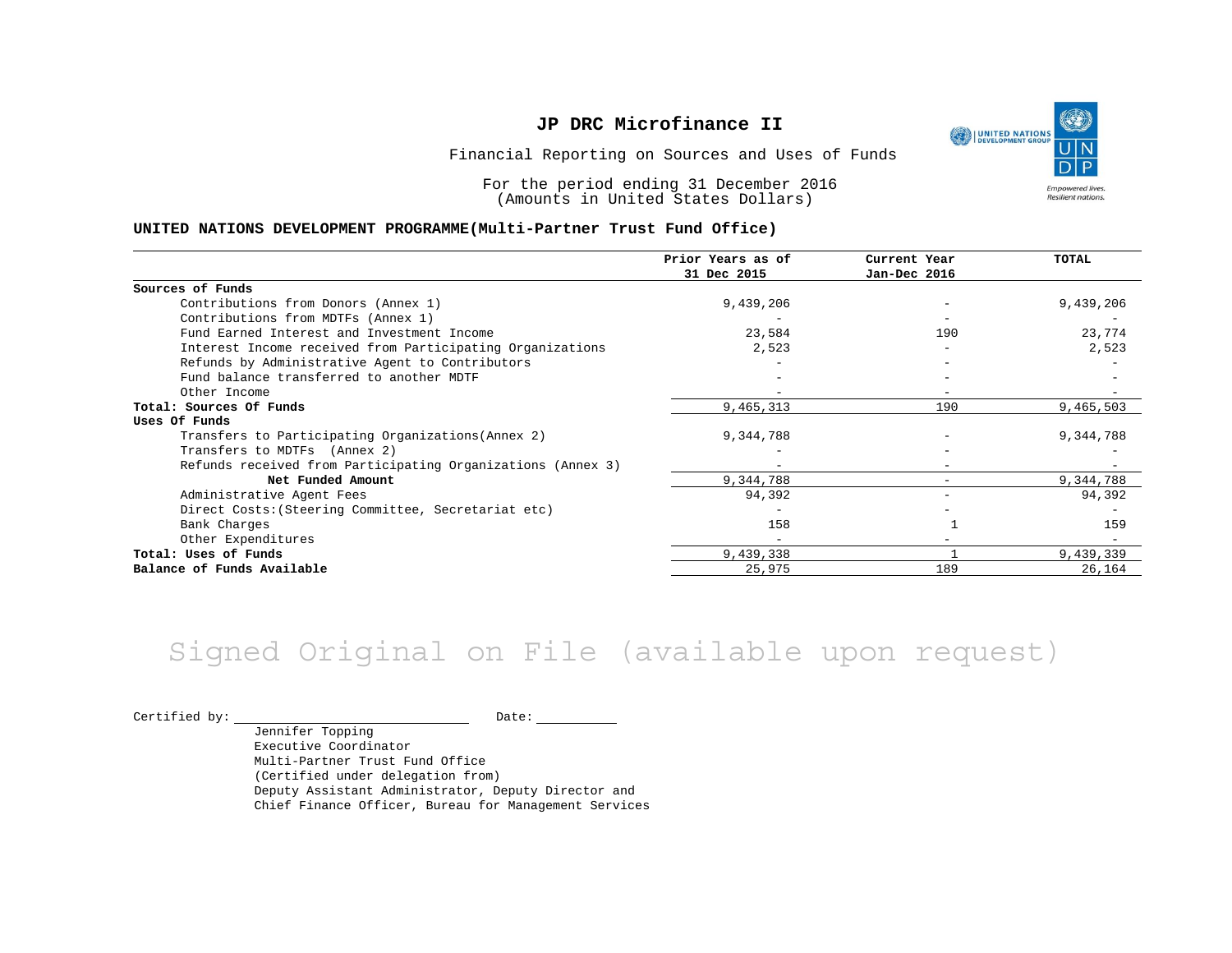

Financial Reporting on Sources and Uses of Funds

For the period ending 31 December 2016 (Amounts in United States Dollars)

#### **UNITED NATIONS DEVELOPMENT PROGRAMME(Multi-Partner Trust Fund Office)**

**Annex - 1: Contributions**

|                                | Prior Years as of | Current Year                 | TOTAL     |
|--------------------------------|-------------------|------------------------------|-----------|
|                                | 31 Dec 2015       | Jan-Dec 2016                 |           |
| From Contributors              |                   |                              |           |
| GOVERNMENT OF BELGIUM          | 5,048,006         | $\qquad \qquad \blacksquare$ | 5,048,006 |
| SWEDISH INT'L DEVELOPMENT COOP | 4,391,200         | $\overline{\phantom{0}}$     | 4,391,200 |
| Total: Contributions           | 9,439,206         | $-$                          | 9,439,206 |

## Signed Original on File (available upon request)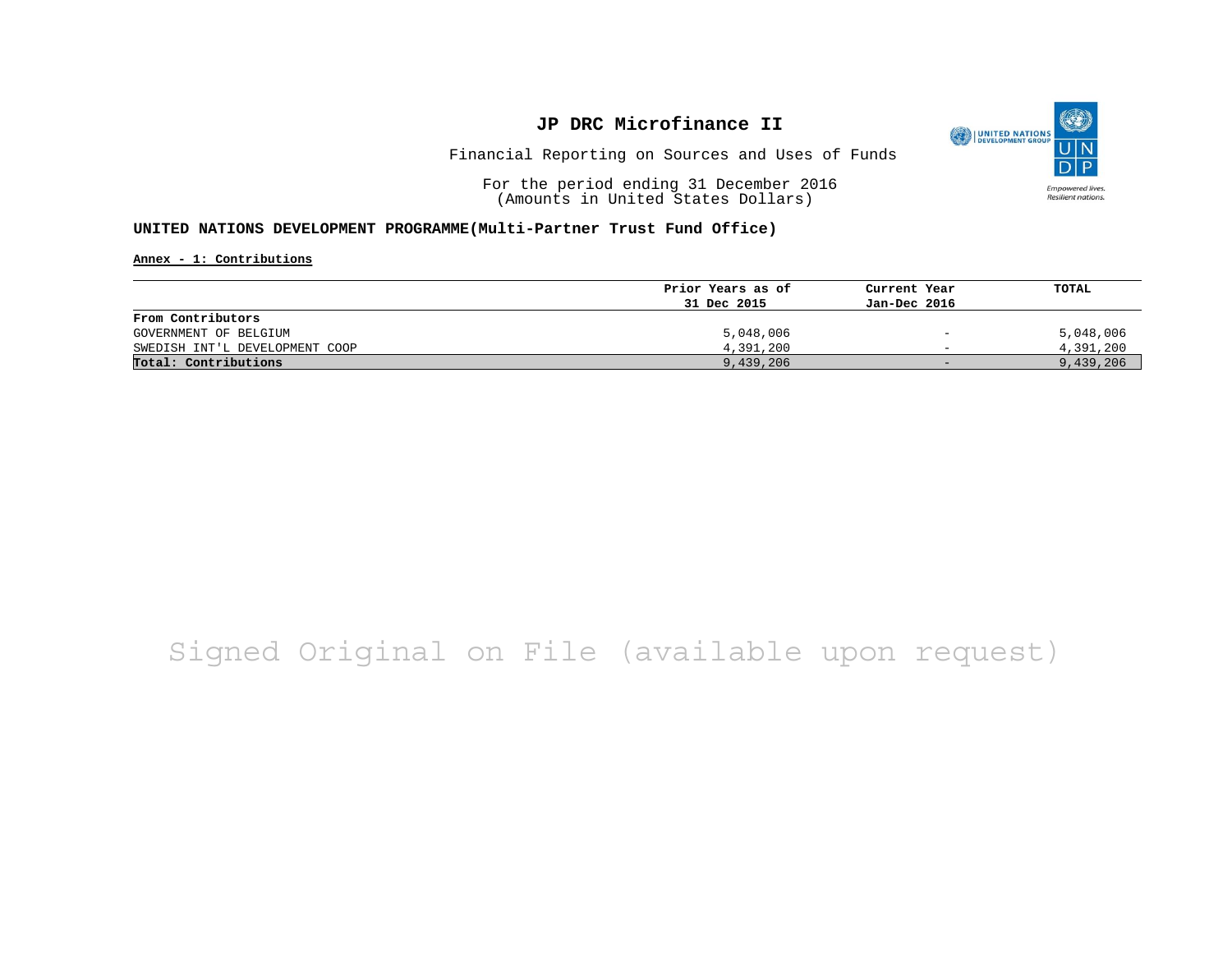

Financial Reporting on Sources and Uses of Funds

For the period ending 31 December 2016 (Amounts in United States Dollars)

#### **UNITED NATIONS DEVELOPMENT PROGRAMME(Multi-Partner Trust Fund Office)**

**Annex - 2: Transfers**

|                                | Prior Years as of | Current Year             | TOTAL     |
|--------------------------------|-------------------|--------------------------|-----------|
|                                | 31 Dec 2015       | Jan-Dec 2016             |           |
| To Participating Organizations |                   |                          |           |
| UNCDF                          | 5,606,872         | $\qquad \qquad -$        | 5,606,872 |
| <b>UNDP</b>                    | 3,737,916         | $\overline{\phantom{a}}$ | 3,737,916 |
|                                |                   |                          |           |
| Total Transfers                | 9,344,788         | $-$                      | 9,344,788 |

## Signed Original on File (available upon request)